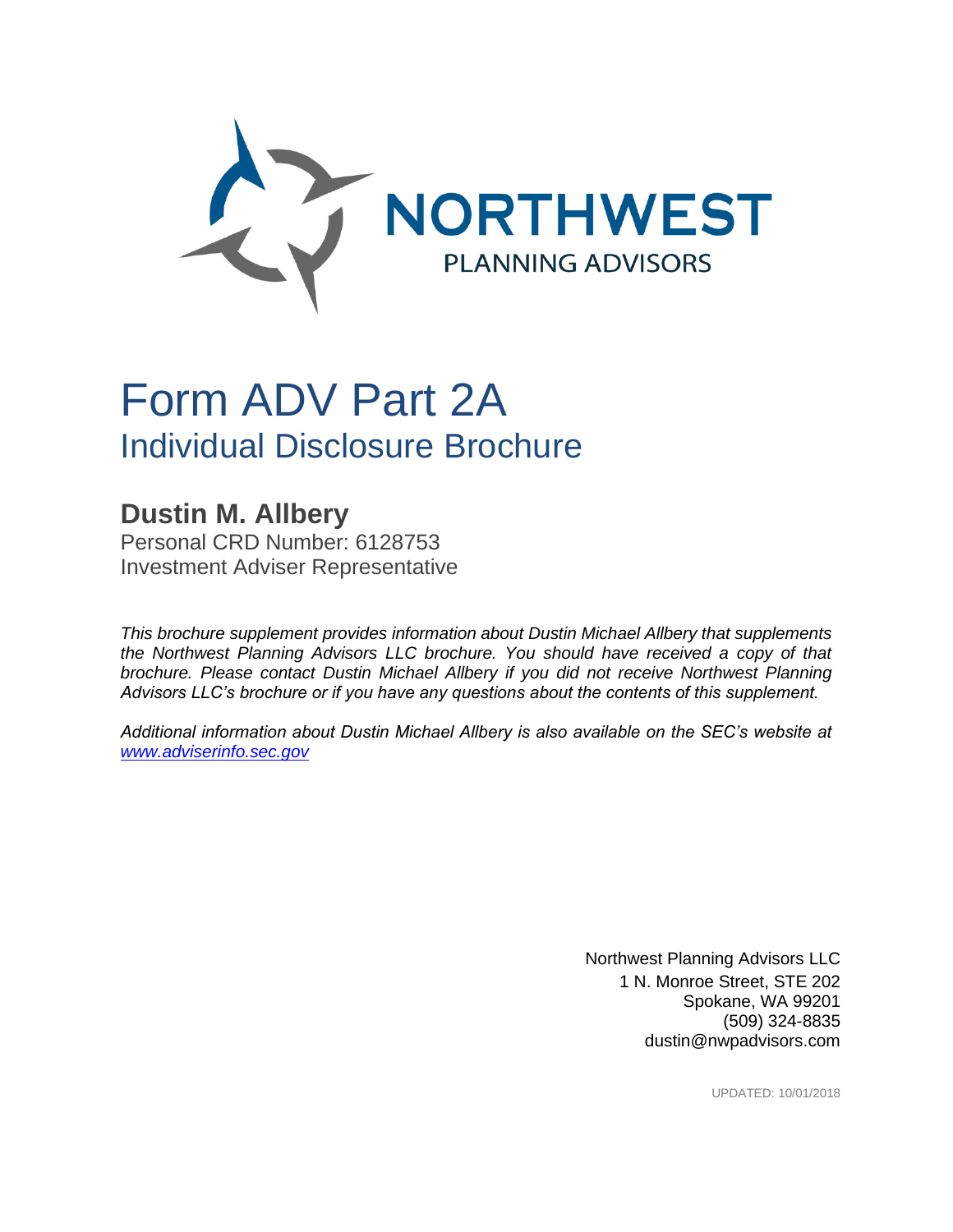# **Item 2: Educational Background and Business Experience**

**Name:** Dustin Michael Allbery **Born:** 1981

#### **Educational Background and Professional Designations:**

#### **Education:**

Bachelor of Arts in Business Administration with an emphasis in Accounting, Seattle University - 2009

Associates of Arts Prerequisite, Spokane Falls Community College - 2005

#### **Business Background:**

| 07/2018 - Present   | President & CCO<br><b>Northwest Planning Advisors LLC</b>                        |
|---------------------|----------------------------------------------------------------------------------|
| 06/2009 - Present   | Vice President<br>Northwest Planning Inc.                                        |
| $02/2017 - 03/2019$ | <b>Investment Adviser Representative</b><br>American Reliance Group              |
| $10/2013 - 03/2017$ | <b>Registered Representative</b><br><b>Center Street Securities</b>              |
| $08/2011 - 03/2017$ | <b>Investment Adviser Representative</b><br><b>Brookstone Capital Management</b> |

#### **Item 3: Disciplinary Information**

There are no legal or disciplinary events that are material to a client's or prospective client's evaluation of this advisory business.

#### **Item 4: Other Business Activities**

Dustin Michael Allbery is a licensed insurance agent and Vice President of Northwest Planning, Inc. From time to time, he will offer clients advice or products from this activity. Clients should be aware that these services pay a commission and involve a possible conflict of interest, as commissionable products can conflict with the fiduciary duties of a registered investment adviser. Northwest Planning Advisors LLC always acts in the best interest of the client; including in the sale of commissionable products to advisory clients. Clients are in no way required to implement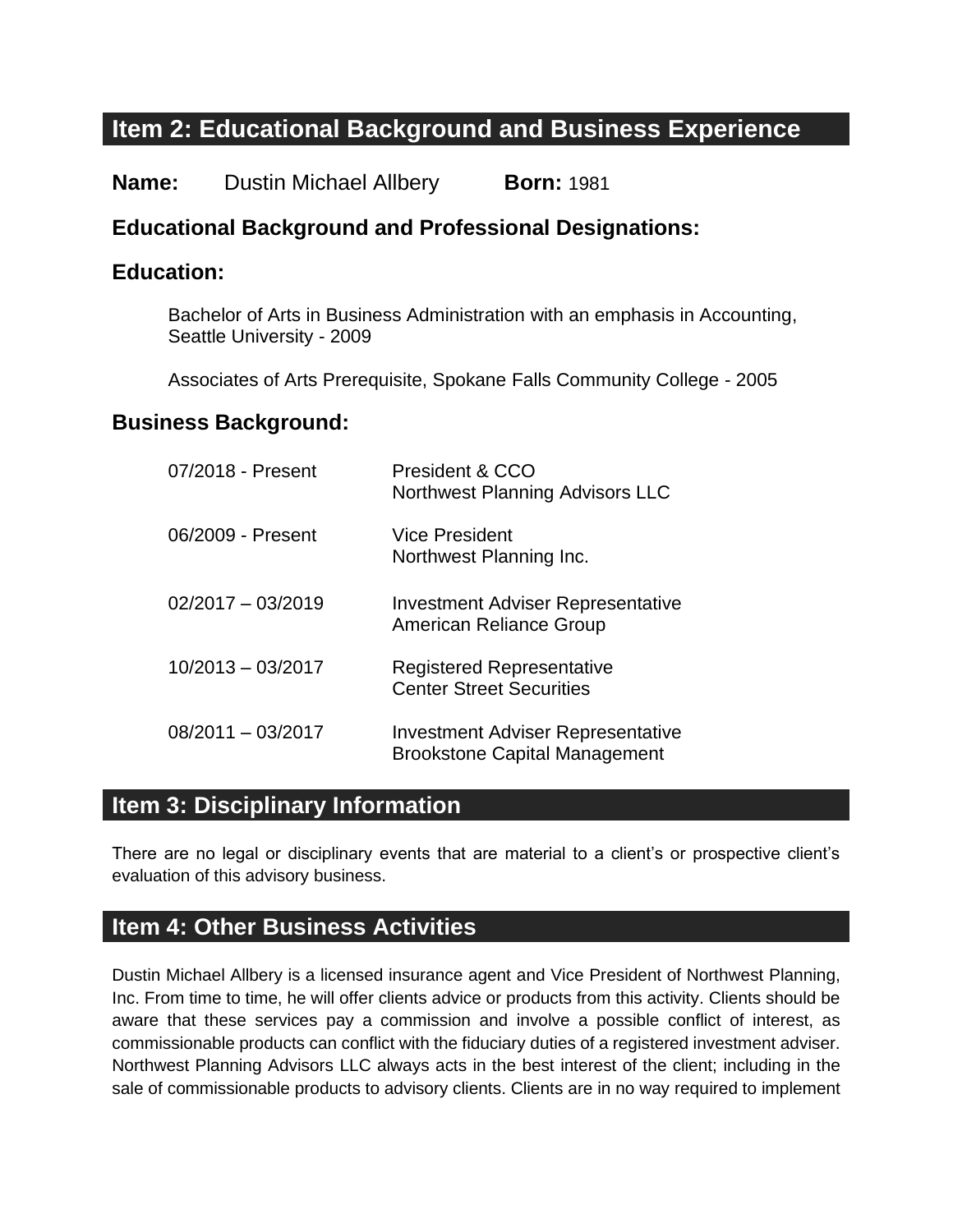the plan through any representative of Northwest Planning Advisors LLC in their capacity as a licensed insurance agent. Dustin Michael Allbery spends approximately 10 hours per week on this activity.

### **Item 5: Additional Compensation**

Dustin Michael Allbery does not receive any economic benefit from any person, company, or organization, other than Northwest Planning Advisors LLC in exchange for providing clients advisory services through Northwest Planning Advisors LLC.

#### **Item 6: Supervision**

As the Chief Compliance Officer of Northwest Planning Advisors LLC, Dustin Michael Allbery supervises all activities of the firm. Dustin Michael Allbery's contact information is on the cover page of this disclosure document. Dustin Michael Allbery adheres to applicable regulatory requirements, together with all policies and procedures outlined in the firm's code of ethics and compliance manual.